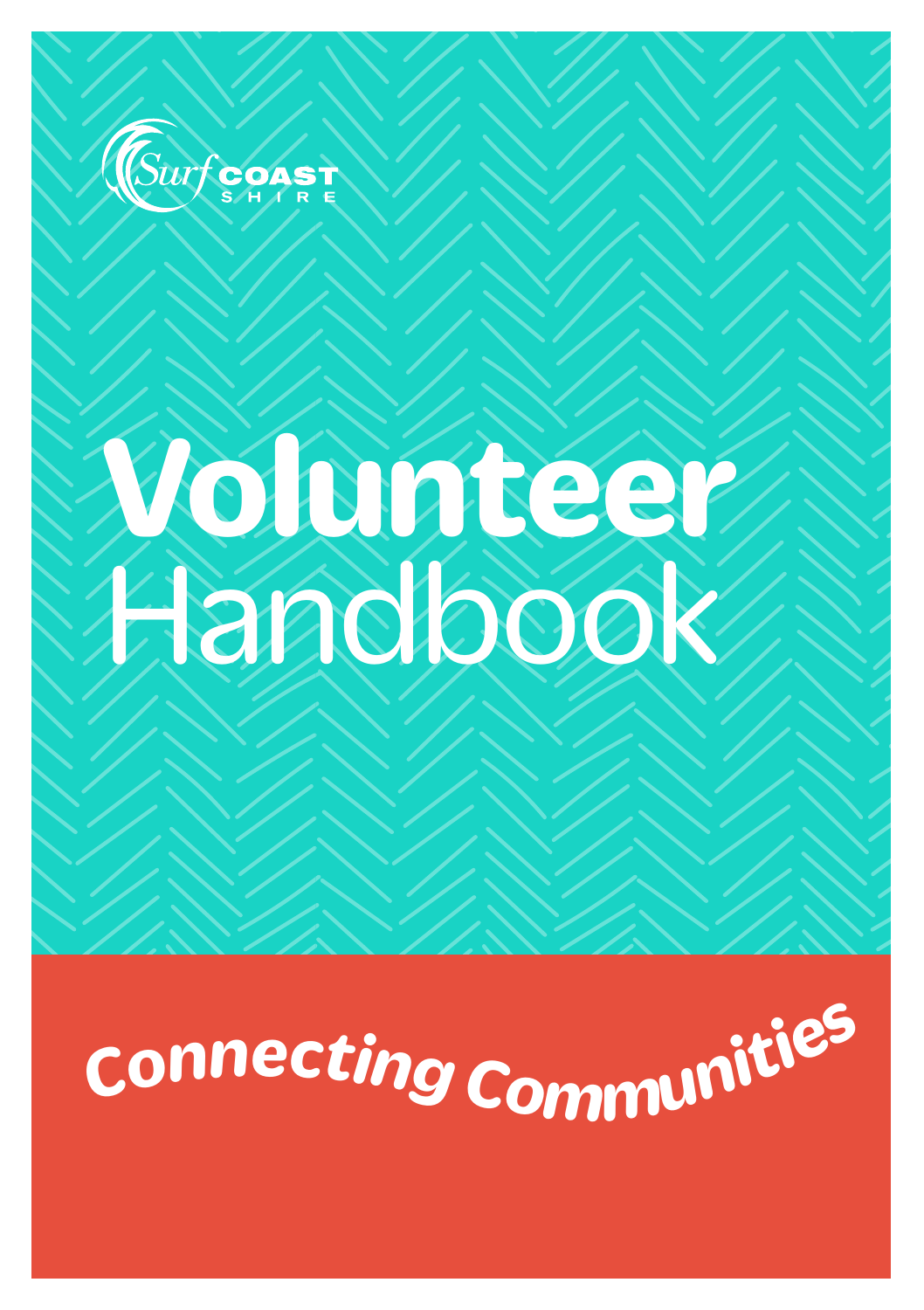## Welcome to our Volunteer team

#### **Welcome to the Surf Coast Shire Council Volunteer team.**

Your participation as a volunteer will make an invaluable contribution to our community and we thank you for the time, care and support you will be offering to our people.

Many of our clients experience a greater sense of belonging, increased selfesteem and wellbeing as a result of interaction with a volunteer.

It is our aim for the experience to be mutually satisfying and rewarding for employees, clients and volunteers.

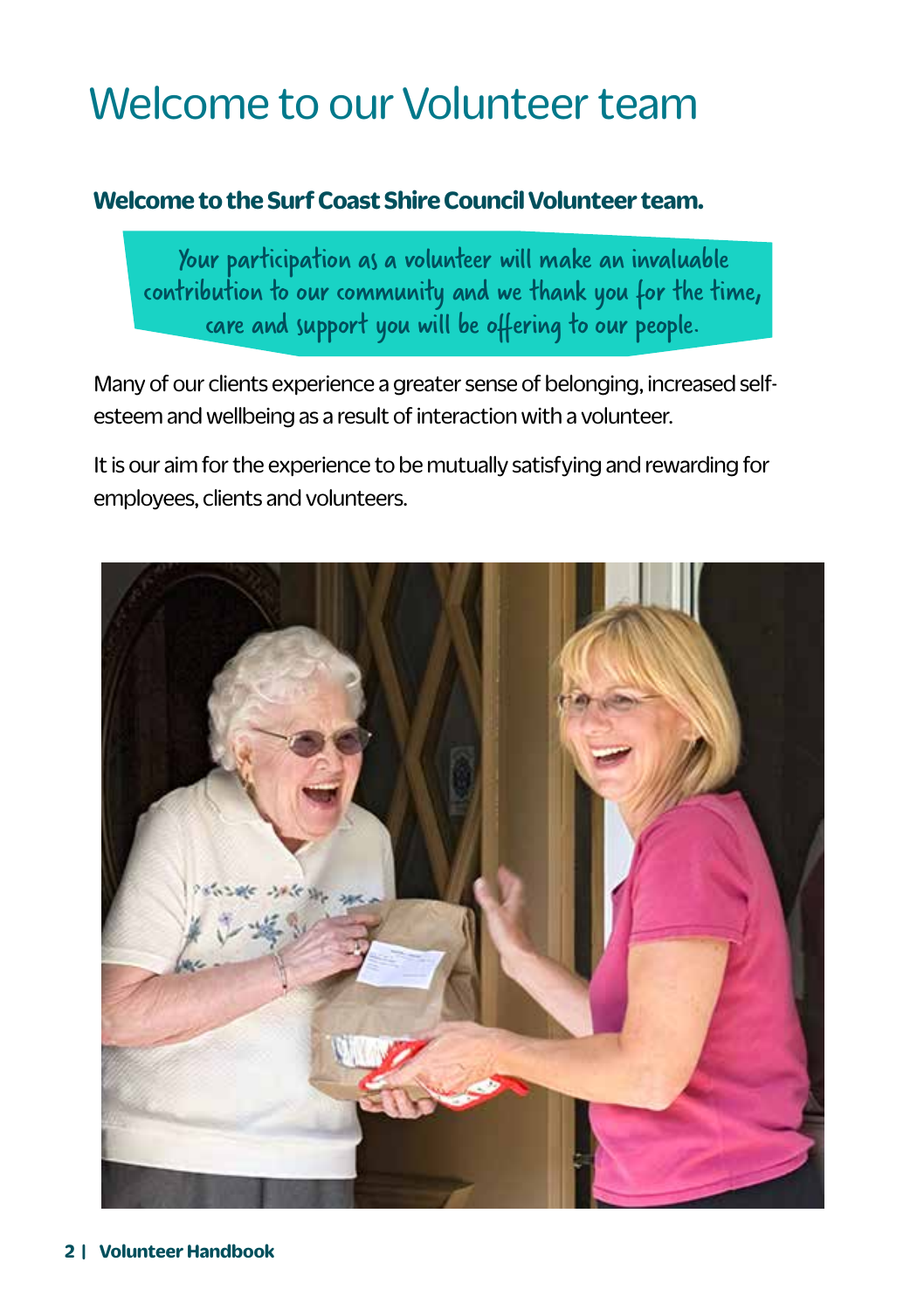#### **How can volunteering benefit you?**

Volunteering offers individuals many benefits including:

- Extending your existing skills and being part of a team
- Opportunity to learn or develop new skills
- Meeting new people from diverse backgrounds and making new friends
- Recognition for doing valuable work in your community
- Improving your overall health, wellbeing and happiness
- Creating new interests and hobbies
- Broadening career options and gaining workplace skills and experience
- Feeling connected to the community you live in

The community benefits by connecting our people to build active, healthy and collaborative communities.

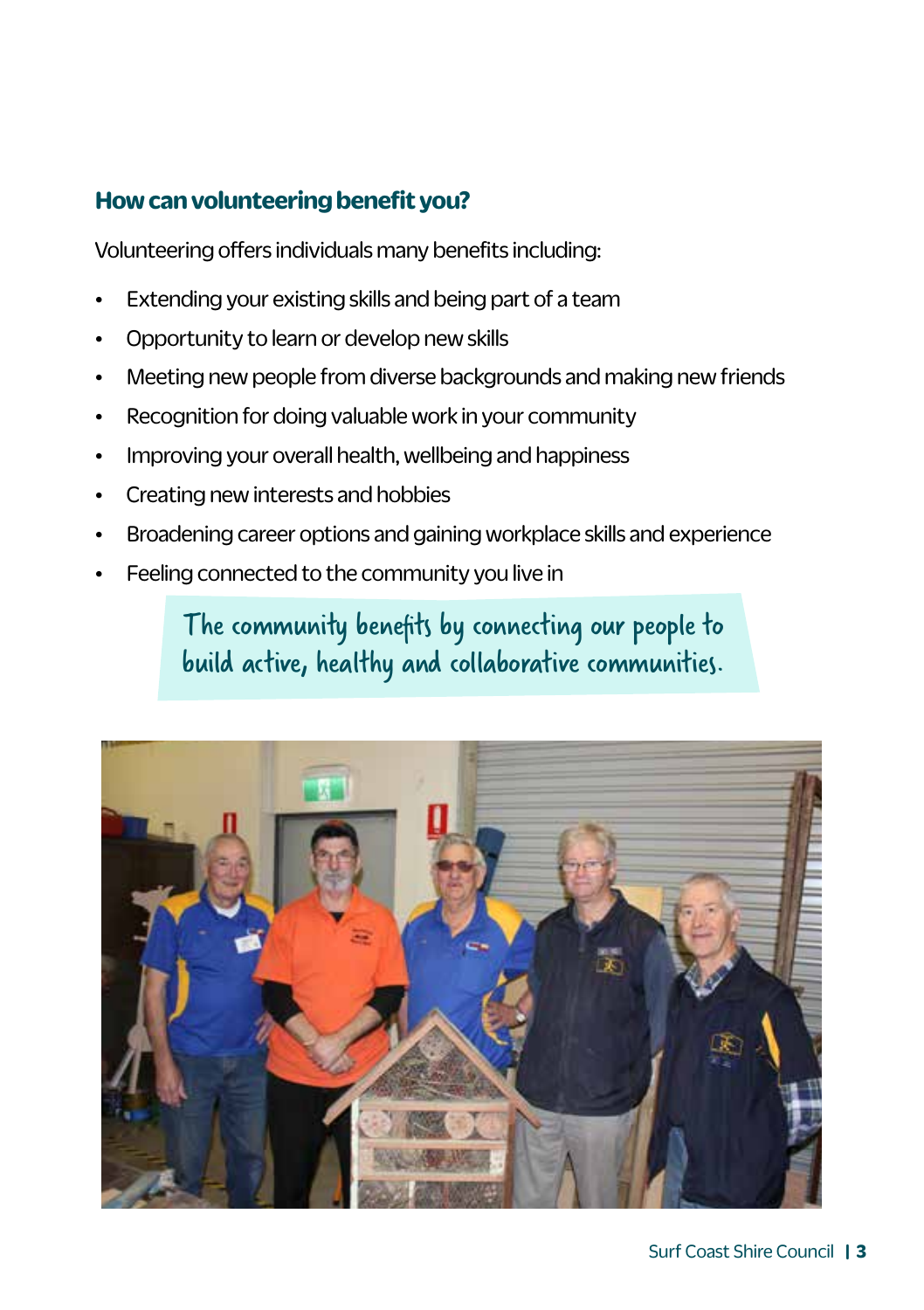## Council Purpose and Direction

#### **Purpose**

We exist to help our community and environment to thrive.

#### **Direction**

Our organisation will be: An innovative and flexible leader, and a constructive partner, that values the strengths of others; a place where people can do their bestand be proud of their achievements.

## Child Safe environment

Surf Coast Shire has a commitment to creating child safe and child friendly environments where children and young people are respected, valued and encouraged to reach their full potential.

Volunteers and employees are expected to recognize their responsibilities and comply with the Child Safe Standards.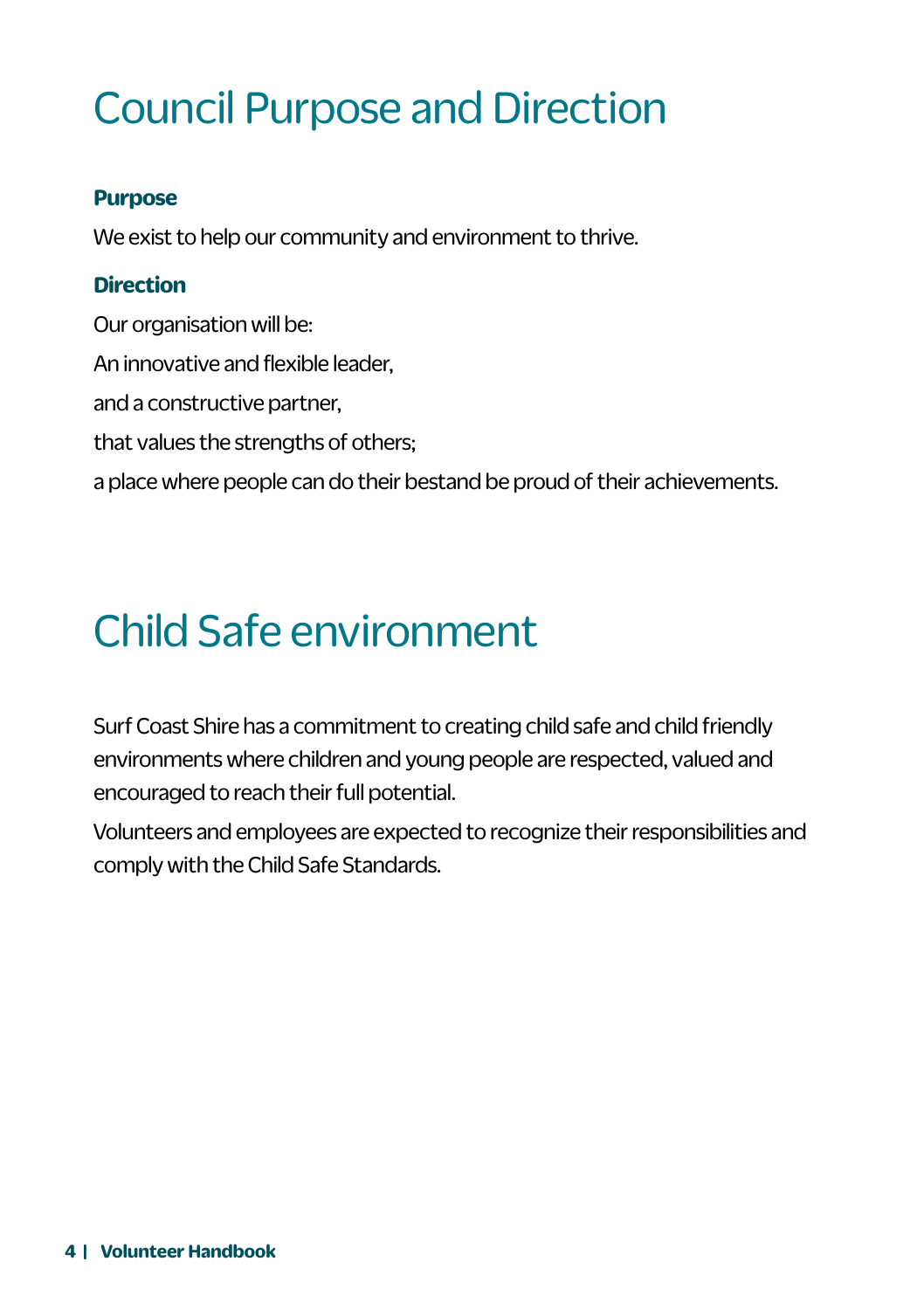## Council's commitment to you

#### **When involving volunteers Surf Coast Shire Council commits to;**

- Developing a Volunteer Agreement for the volunteer and designated supervisor to sign, including a role description, expected hours, anticipated expenses, name and contact details of supervisor(s) and any other relevant information
- Providing a safe working environment, as far as reasonably practicable. Undertake a risk assessment for each volunteer role and ensure that activities involving volunteers comply with relevant workplace health and safety and risk management requirements
- Providing a supervisor who will be the volunteer's point of contact
- Providing induction, support and suitable training for volunteers in order to carry out the activities of the role safely and effectively
- Providing an environment free from discrimination, harassment and bullying
- Proactively address areas of conflict or grievance
- Encouraging and maintaining open communication with volunteers regarding their role satisfaction and training needs, and to update volunteers on relevant Council activities or information
- Ensuring volunteers are appropriately registered and covered by relevant insurance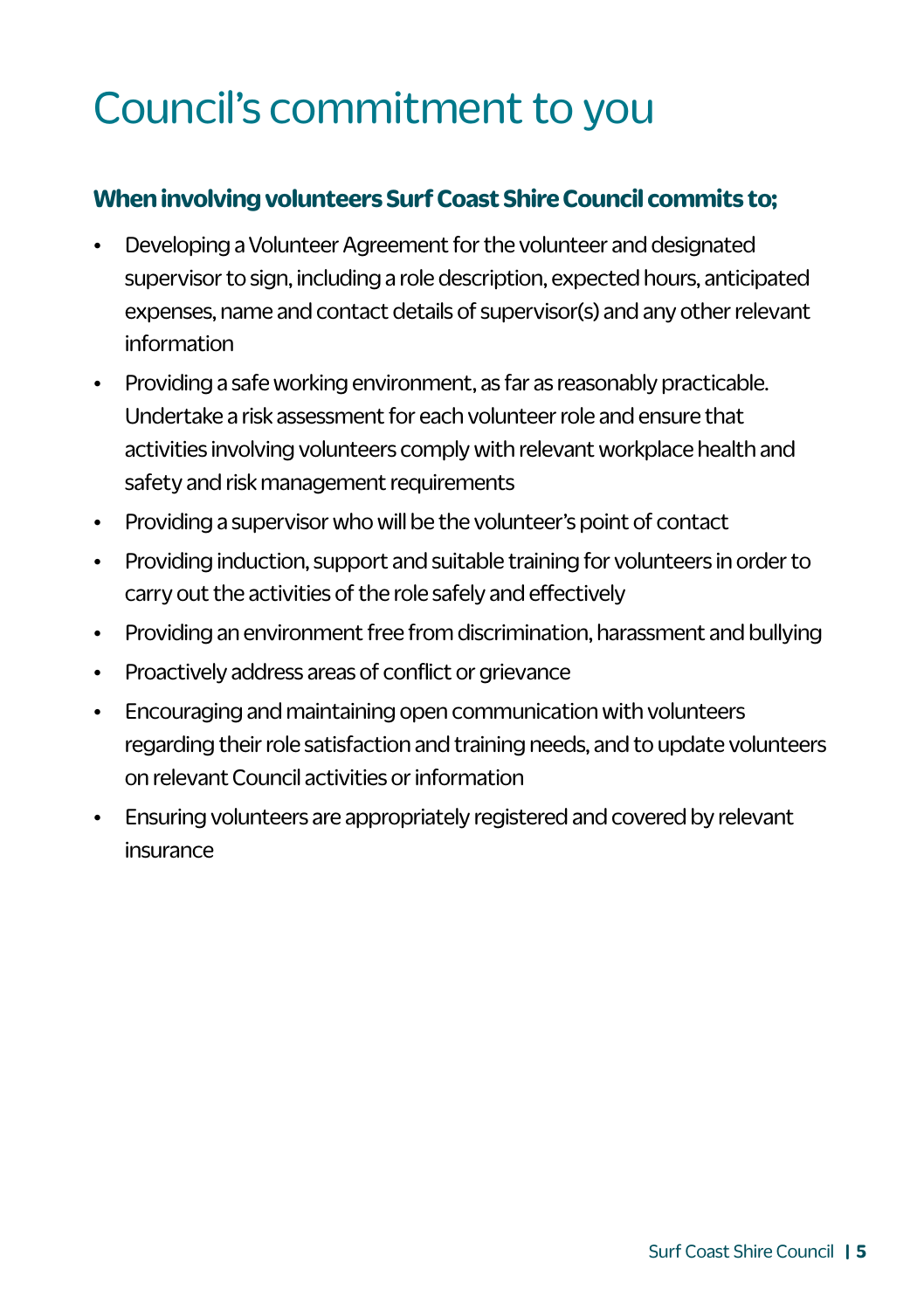#### **When involving volunteers Surf Coast Shire Council has the right to;**

- Decide on the volunteer role that best matches a volunteer's skills, interest and experience
- Carry out checks to determine a volunteer's suitability for the role, including a national police check, Working With Children checks (where appropriate), health checks and reference checking
- Expect each volunteer to agree and sign a Volunteer Agreement
- Expect volunteers to maintain confidentiality of information and documents relating to Council, Councillors, employees, clients, other volunteers and the general public
- Expect volunteers to abide by the Volunteer Agreement and other Council policies, protocols and procedures
- Expect volunteers to perform the designated tasks to the best of their ability
- Terminate the services of a volunteer for improper conduct, or, in accordance with Human Resources policies, the volunteer is not able to perform the duties of the role at the level required.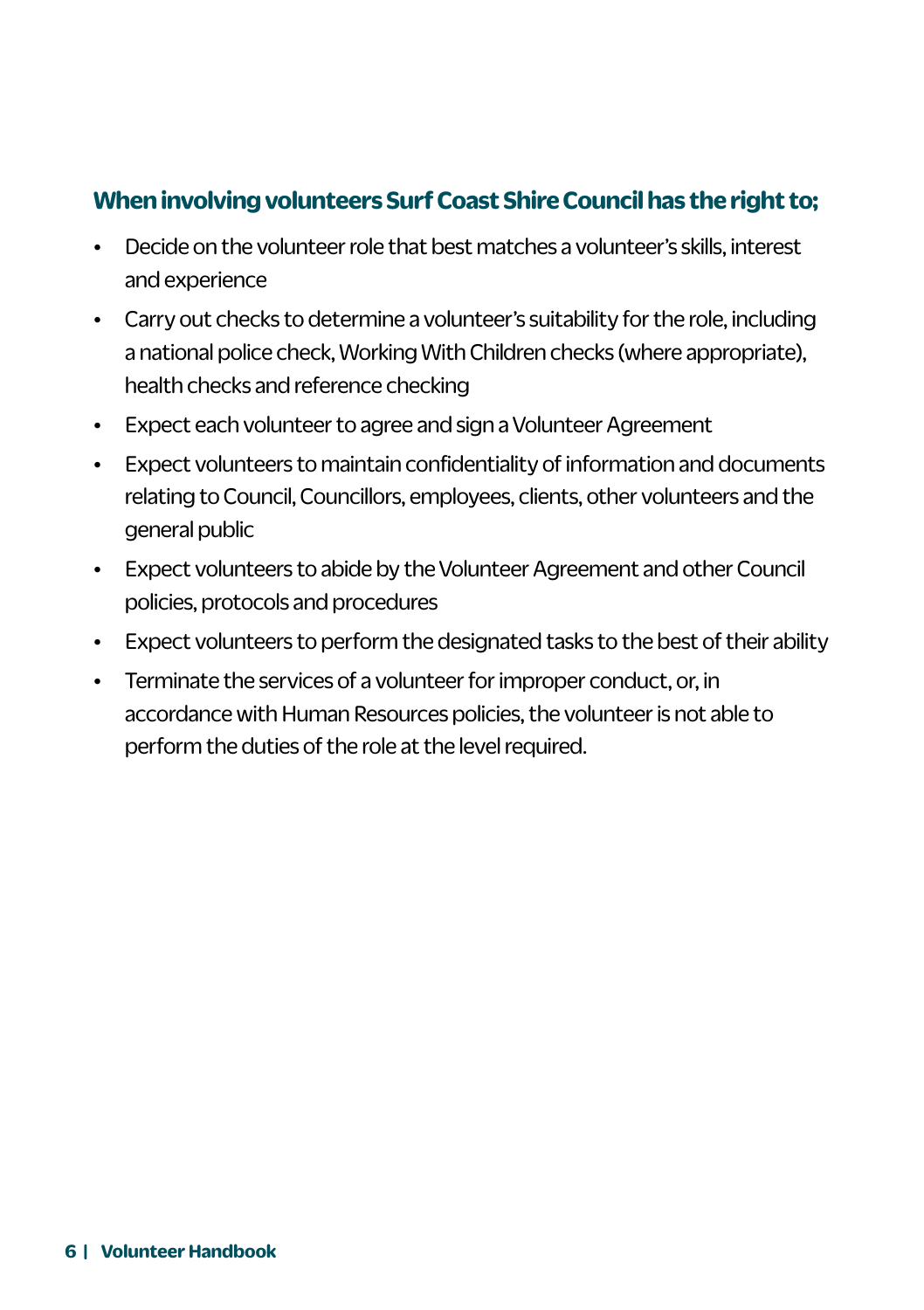## Your rights and responsibilities as a volunteer

#### **Volunteer Rights**

Registered volunteers carrying out authorised duties on behalf of Surf Coast Shire Council have the following rights<sup>1</sup>:

- To work in a healthy and safe environment
- To be treated in accordance with equal opportunity and anti-discrimination/ harassment legislation
- To be adequately covered by Council's insurance
- To be given accurate and truthful information about the organisation
- To be provided with a copy of the organisation's volunteer policy and any other policy that affects their work
- Not to occupy a position previously held by a paid worker
- Not to do the work of paid employees during industrial disputes
- To have a description of duties and agreed working hours
- To have access to a grievance procedure
- To be provided with orientation to the organisation
- To have their confidential and personal information dealt with in accordance with the principles of the *Privacy and Data Protection Act 2014,* and
- To be provided with sufficient training to carry out their duties.

#### **Volunteer Responsibilities**

In return volunteers have the following responsibilities;

- Treat other volunteers, employees, Councillors, contractors, clients and members of the community with respect and dignity
- Perform their volunteering role with integrity and honesty
- Respect and abide by the Volunteers' Agreement and other relevant policies, procedures and work instructions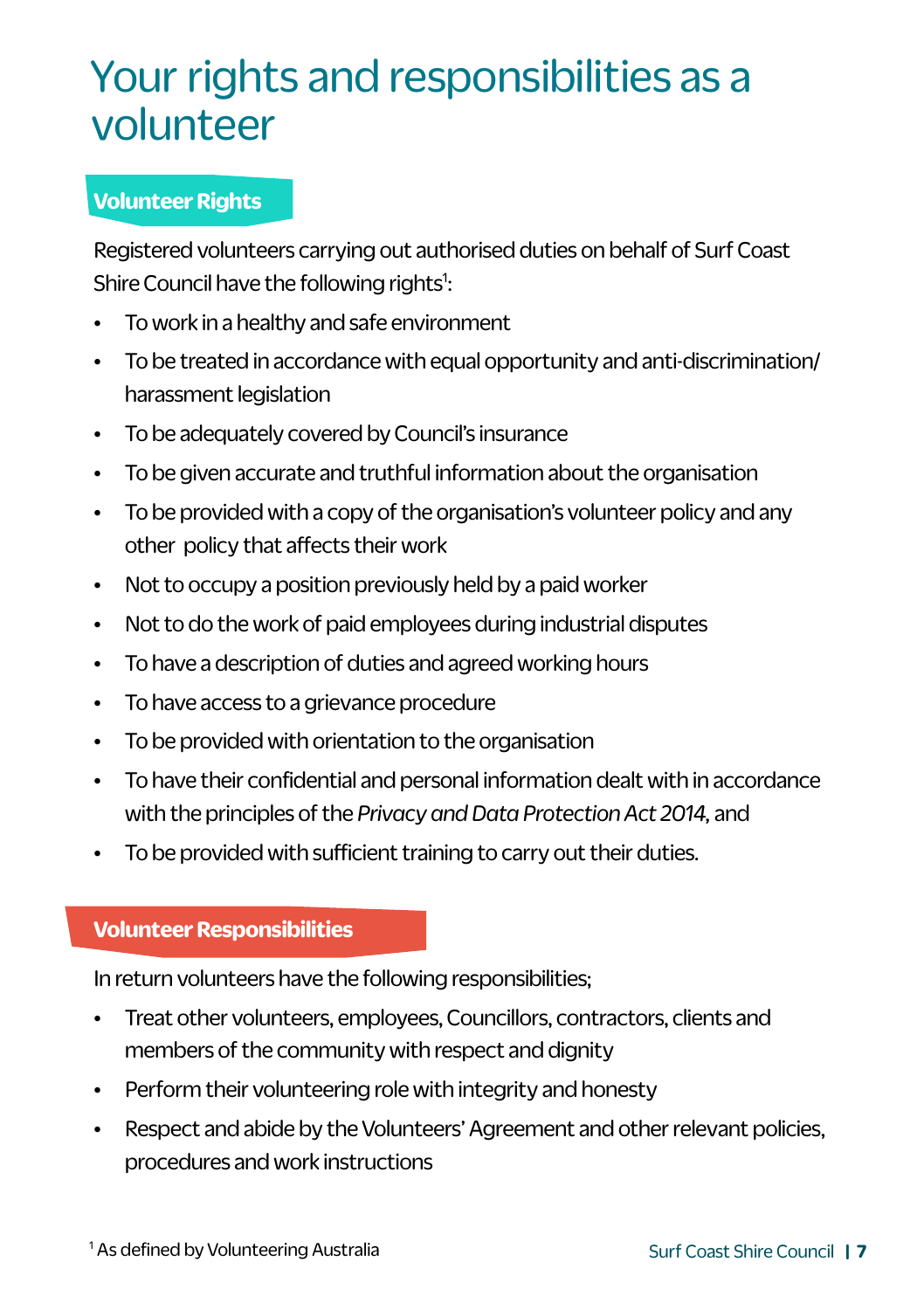- Perform their volunteer activities in accordance with the Volunteer Agreement and agreed working arrangements
- Maintain confidentiality regarding information involving Surf Coast Shire Council, employees, Council, Councillors, other volunteers, contractors and the public
- Inform their volunteer supervisor of any change to their eligibility or suitability for the agreed volunteer role
- Inform the volunteer supervisor as soon as possible if they are unable to attend
- Sign in when starting and sign out when leaving each time volunteer duties are completed
- Be prepared to undertake a police check with an outcome that is suitable for the role
- Inform the supervisor of any pre-existing medical conditions that may affect or be worsened by the volunteering role
- Work in alignment with Council's health and safety policies, procedures and principles in the duties they conduct on behalf of Surf Coast Shire Council, and to comply with occupational health and safety legislation and principles, for example:
	- Be familiar with the organisation's health and safety procedures
	- Know who is responsible for health and safety
	- Follow health and safety instructions
	- Report any health and safety issues and incidents as soon as possible
	- Tell someone with authority if you are suffering from any illness or iniury that is related to or may affect your volunteering
	- Be aware of own health and safety and also that of other people, including other volunteers.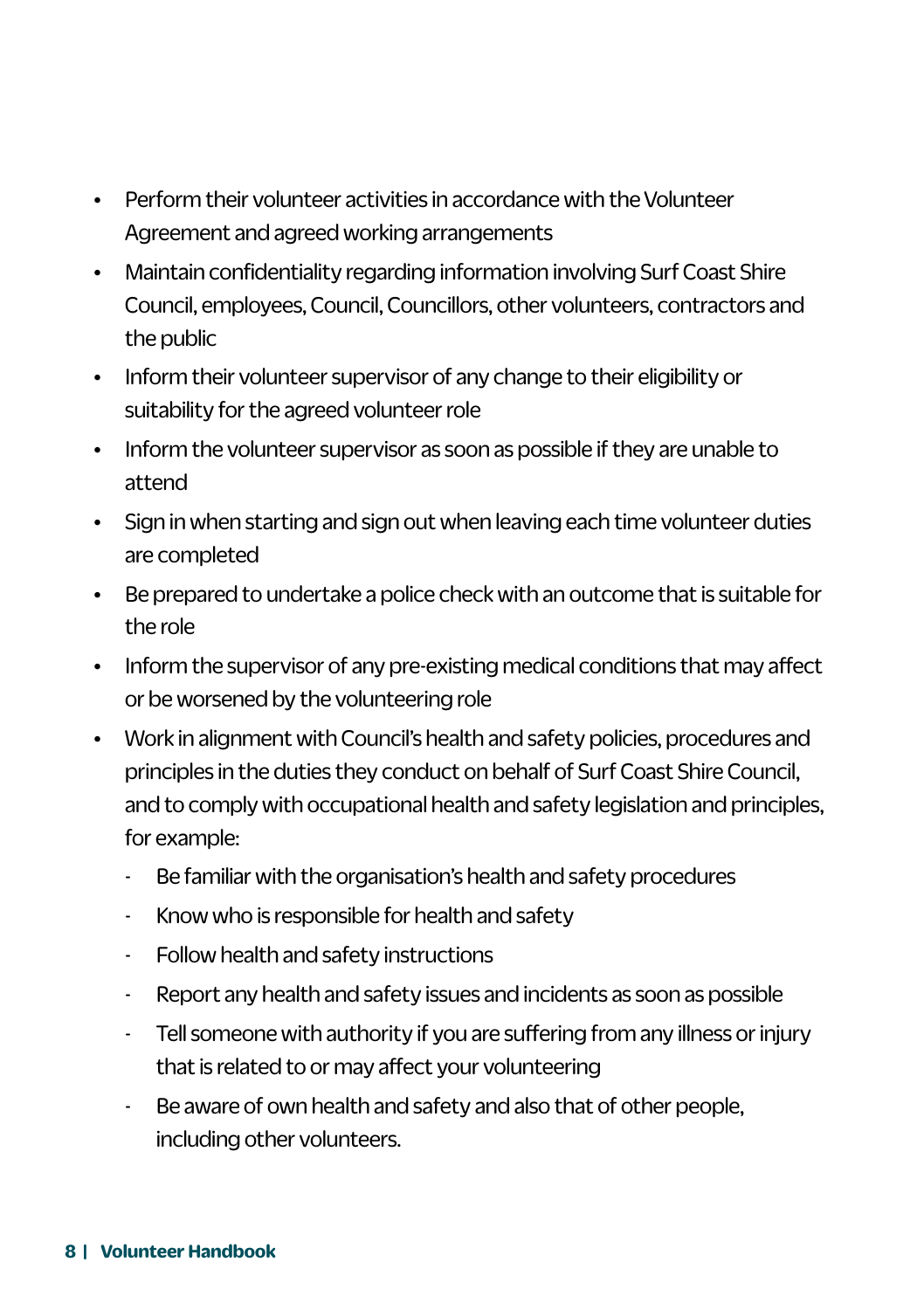## The Essentials

As a volunteer you will need to be aware of the following policies and procedures at Surf Coast Shire Council. Please take a few minutes to have a good read through and familiarise yourself with them.

#### **Expected Behaviours**

Volunteers will act with honesty and integrity at all times and conduct themselves in a manner that upholds legal, regulatory and ethical requirements of their tasks. Surf Coast Shire Council offers an environment free of bullying, harassment and other forms of discrimination. In turn participations must not discriminate against others. This includes bullying, harassment, victimisation and alienation.

Volunteers will perform all tasks that they have volunteered to undertake with all due care, skill and diligence to protect the interests and safety of clients, volunteers, employees and Council.

#### **Volunteer Personal Details**

You will be asked to complete some essential paperwork before you commence including a national police check. Council commits to treating information collected from and about volunteers in accordance with the Principles of the Privacy & Data Protection Act 2014. Your personal information will not be disclosed to any other party unless Council is required to do so by law. It is necessary to ensure that employees and volunteers do not have a criminal record which may adversely affect Council's duty of care.

#### **Privacy of Information**

As a volunteer you must be respectful of the way you represent Surf Coast Shire Council in comments internally or externally which includes via computer, social media or other forums. It is expected that confidential information will not be disclosed or released in a manner that violates the privacy rights of an individual or the organisation.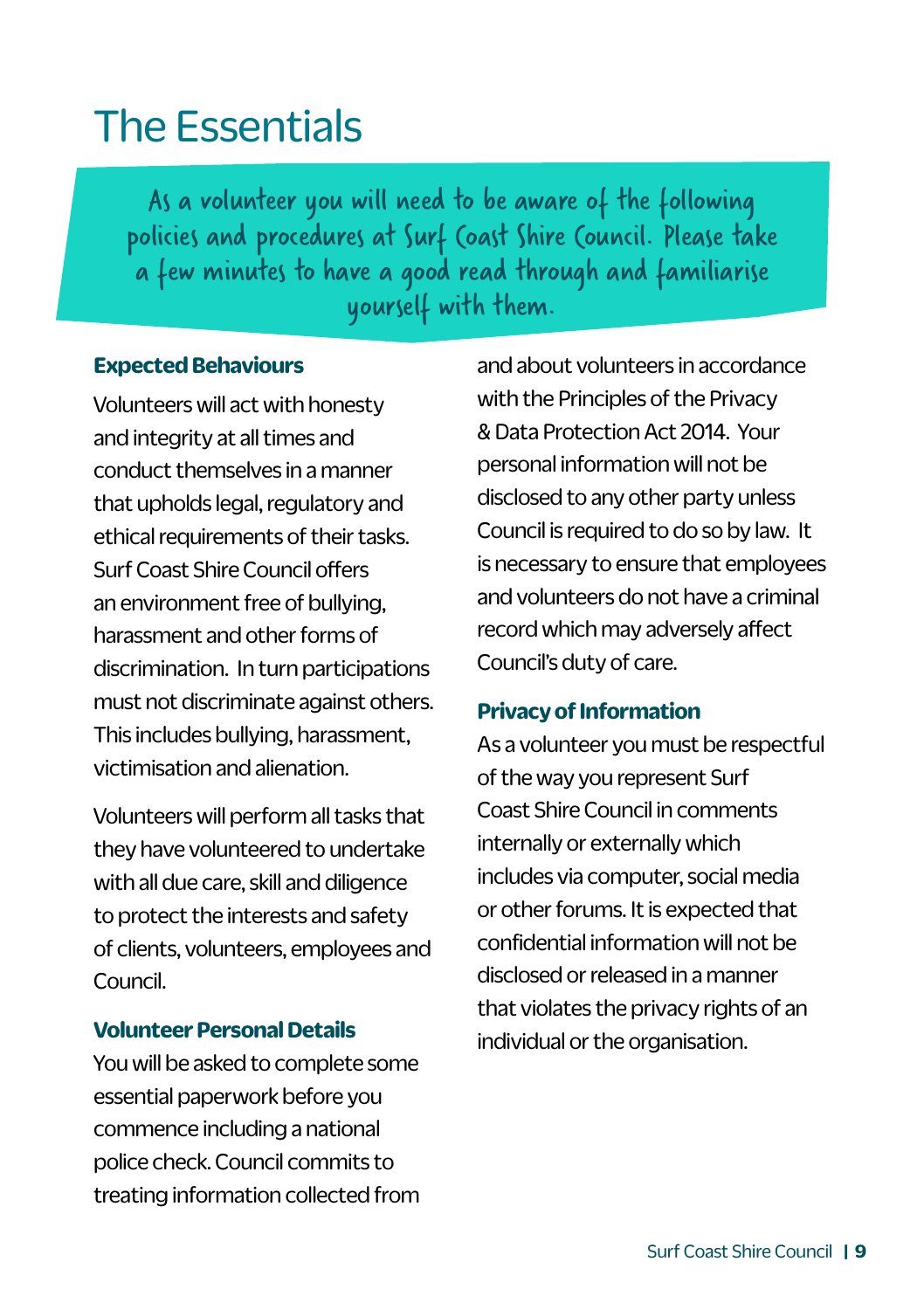#### **Gifts**

Giving or receiving gifts may give the impression of favouritism and could raise expectations of the level of support you can provide in your role. As such, we ask that volunteers don't give or receive personal gifts.

#### **Training**

We want to ensure that you feel happy and confident to carry out your role and will provide on the job training for all positions.

#### **Dress Code**

When on duty your clothing and appearance are to be neat, clean, suitable and safe for the duties being undertaken. Where appropriate Council may provide protective personal equipment and/or clothing which must be utilised by the volunteer as instructed.

#### **Continually Improving**

We encourage you to discuss your ideas with your Volunteer Supervisor. You may also be asked to participate in feedback surveys and complete an exit interview to help us recognise our strengths and develop our programs.

#### **Inappropriate Conduct or Performance**

Breaches of this agreement and other inappropriate conduct may lead to dismissal from the volunteer role. Examples of inappropriate conduct or performance include (but are not limited to):

- Workplace violence
- Breach of confidentiality and privacy
- Disruptive behaviour
- Harassment, discrimination, bullying, victimisation
- Neglect of duties and responsibilities
- Theft or inappropriate use or removal of property
- Use of alcohol or illegal drugs while undertaking volunteer duties
- Committing a criminal offence while undertaking volunteer duties
- Intended breach of Surf Coast Shire's Occupational Health and Safety policy and procedures.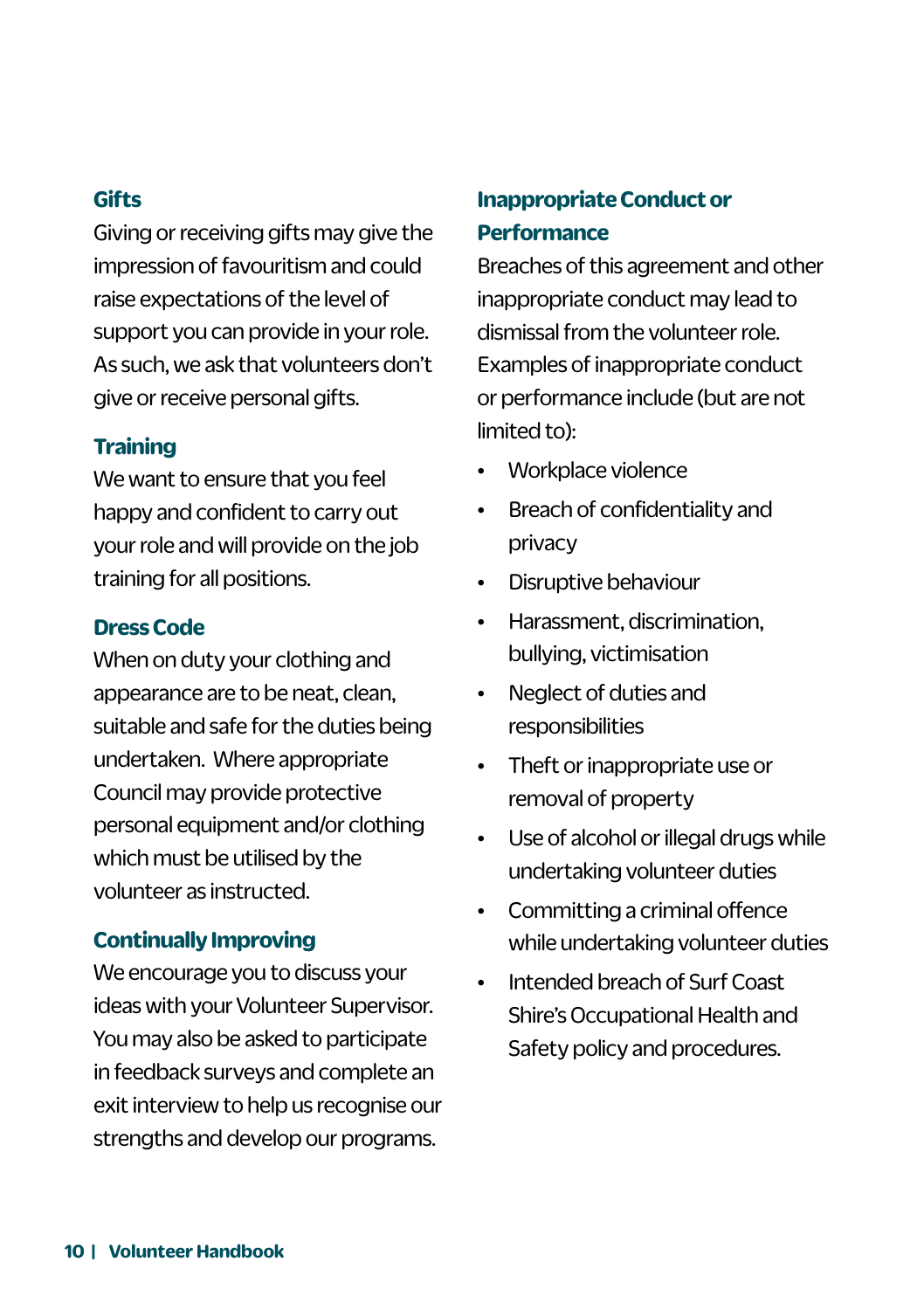#### **Volunteer Recognition**

Council acknowledges the significant contributions of its volunteers through 'Years of Service' awards, annual National Volunteer Week celebrations and ongoing training and support.

#### **Smoking/Alcohol/Illegal Substances**

Smoking is prohibited in the workplace, which includes all buildings, client's homes and vehicles. If a participant is found, or suspected to be, under the influence of alcohol or illegal drugs they can be asked to leave the premises.

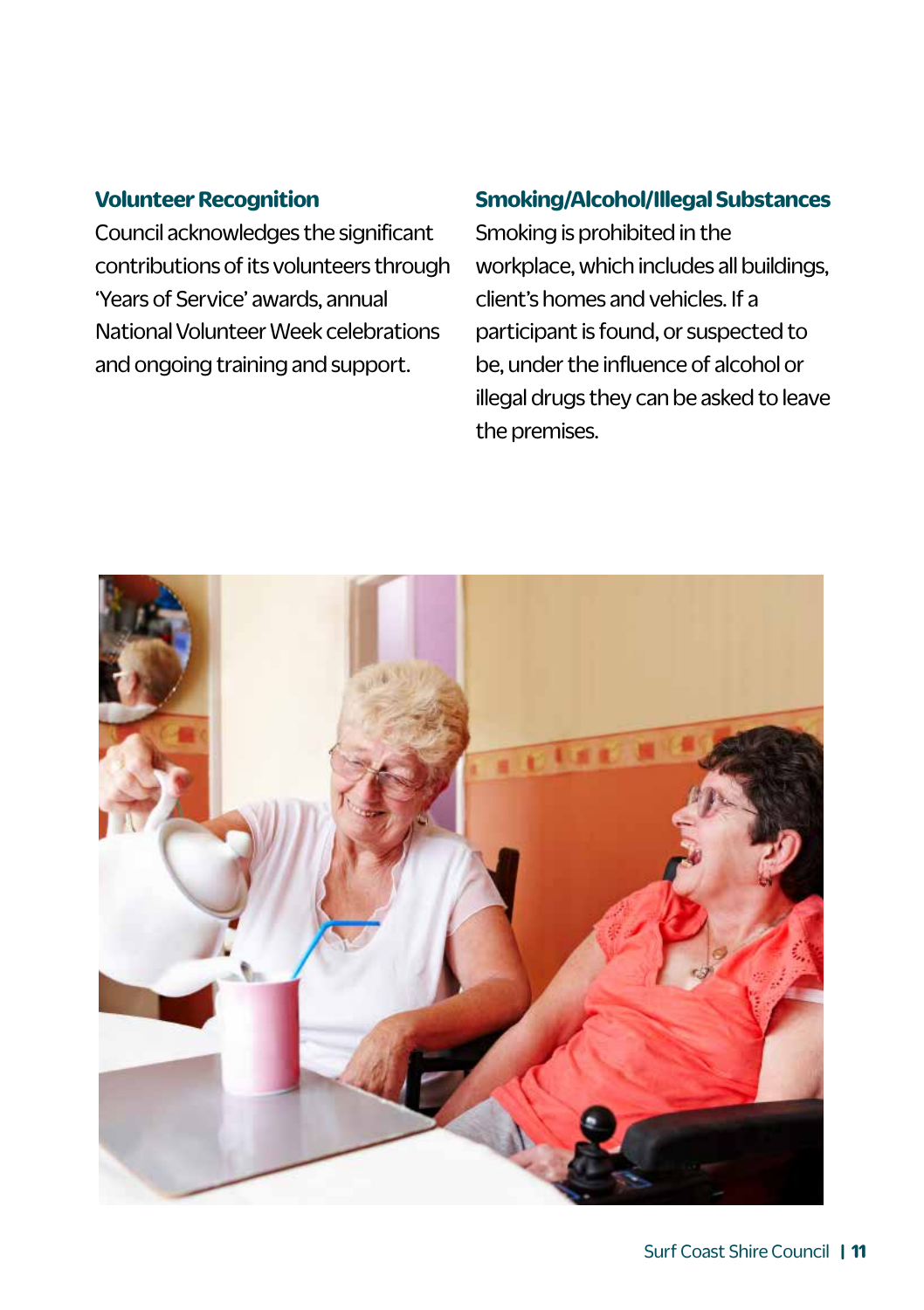## Workplace Health and Safety (WHS)

As a volunteer you have a right to feel safe while performing your volunteer role.



#### **Why do we do this?**

Ensuring the health, safety and wellbeing of our volunteers, so far as practicable, is of upmost importance to realising our vision and fulfilling our legal obligations. We cannot effectively care for others if we do not care for ourselves.

#### **What are our and your obligations?**

Surf Coast Shire Council expresses its commitment to health, safety and wellbeing through:

- Policies and procedures: These are available for you to read and discuss
- Information, training and supervision will be provided to ensure we understand and fulfil our responsibilities to you and the Shire
- Personal protective equipment will be provided for use as and when necessary
- Encouraging you to exercise a duty of care to yourself and others
- Incident reporting. Please contact your supervisor immediately should any of the following occur while you are volunteering for Council:
	- You suffer any injury or accident or have a pre-existing injury or disease that could affect your capacity to carry out the role
	- If an incident occurs in which injury or property damage occurs to other parties
	- You identify a hazard or risk to you, other volunteer employees or the public.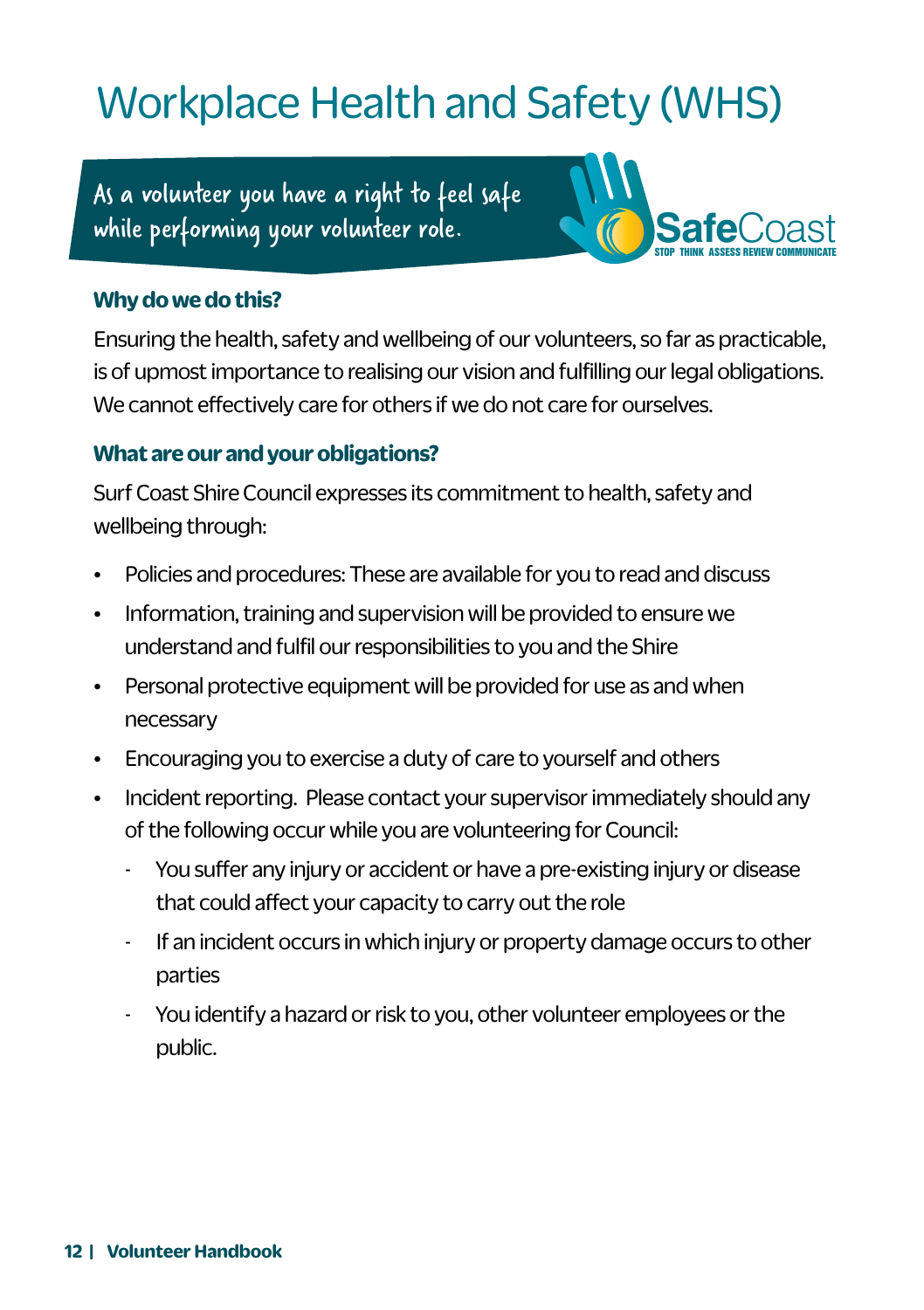#### **Sign in and sign out**

To assist in the safety of volunteers, all volunteers must. "sign in" and "sign out" when they start and finish a volunteering shift, meeting or training. Please ask your Volunteer Supervisor for instructions.

#### **Workplace Health and Safety Instructions relevant to your role**

For example: Delivered Meals volunteers must not allow pets in the car when transporting food. Please remove from your vehicle any items that could impact the safe transportation of food.

Please ask your Volunteer Supervisor if you have questions about Workplace Health and Safety.

### **Insurance**

Volunteers must be registered as a volunteer for Surf Coast Shire to be provided cover under the terms and conditions of the Council's Public Liability, Personal Accident insurance or other related insurance.

Council accepts volunteers between the ages of 16 and 90 years (For young people involved in FReeZA activities, a lower limit of 12 years may apply). In accordance with Human Resources policies, there must be a suitable vacancy and the volunteer must be able to perform the duties of the role at the level required.

Please note:

- Council retains ownership of the policy and retains discretion in terms of any benefits payable under the policy
- Volunteers must be registered volunteers involved in clearly defined Council activity, and while the volunteer's assistance is approved/controlled and/or known by Council.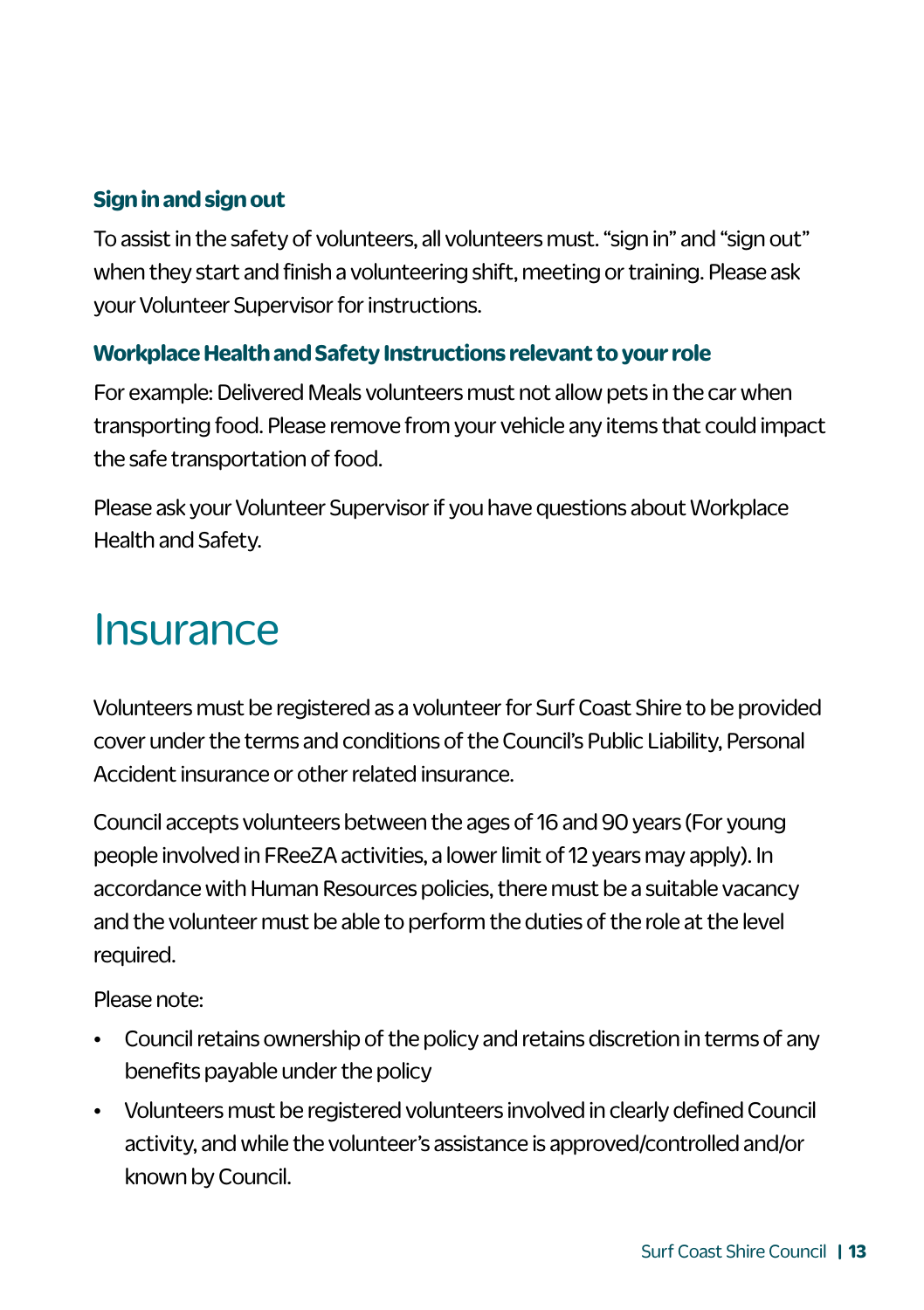- As Surf Coast Shire Council's insurance policy does not cover volunteers while driving their own vehicles, it is strongly recommended that all volunteers using private vehicles are covered by their own comprehensive insurance policy. Council does not pay for insurance costs for private vehicles and will not cover costs incurred by volunteers driving uninsured vehicles
- If a volunteer role involves driving a motor vehicle, the volunteer is required to hold a current, valid and full Victorian driver licence. It is a requirement that the volunteer advises Council if your licence is cancelled or suspended during the term of your volunteer role
- If volunteers wish to take helpers (eg friends or relatives) to assist them with volunteer duties, these individuals must also be registered as volunteers with Surf Coast Shire Council.
- Volunteer parents or guardians who take children along while they participate in volunteer work, must be prepared to do so at their own risk. **Children under the age of 16 years cannot be registered as volunteer**

Please contact your Supervisor/Liaison Officer immediately should any of the following incidents occur while you are volunteering for council

- You suffer any injury
- Any incident occurs in which injury or property damage occurs to other parties (Third Parties)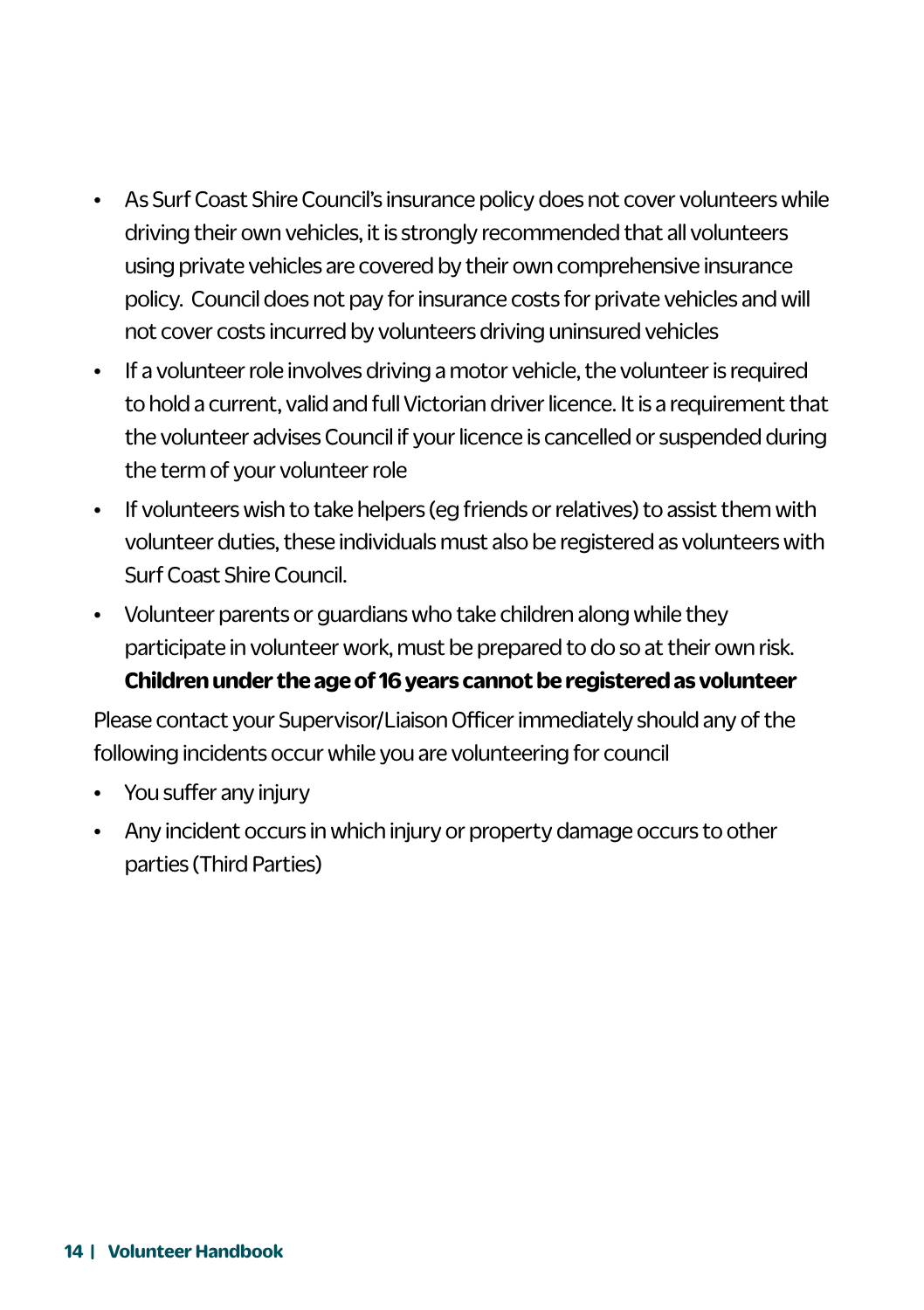## We value our Volunteers

#### How much you mean to us.

Volunteers get involved for a variety of reasons. Some want to make a difference in the community they live in, others wants to develop new skills and some simply want to meet new people and have fun. We don't have a typical volunteer.

What we do know though is that every person who volunteers for the Surf Coast Shire has one thing in common: they are absolutely vital to connecting our people.

We hope that you find your volunteering role to be a rewarding experience and we thank you for the invaluable contribution you will be making to your community.